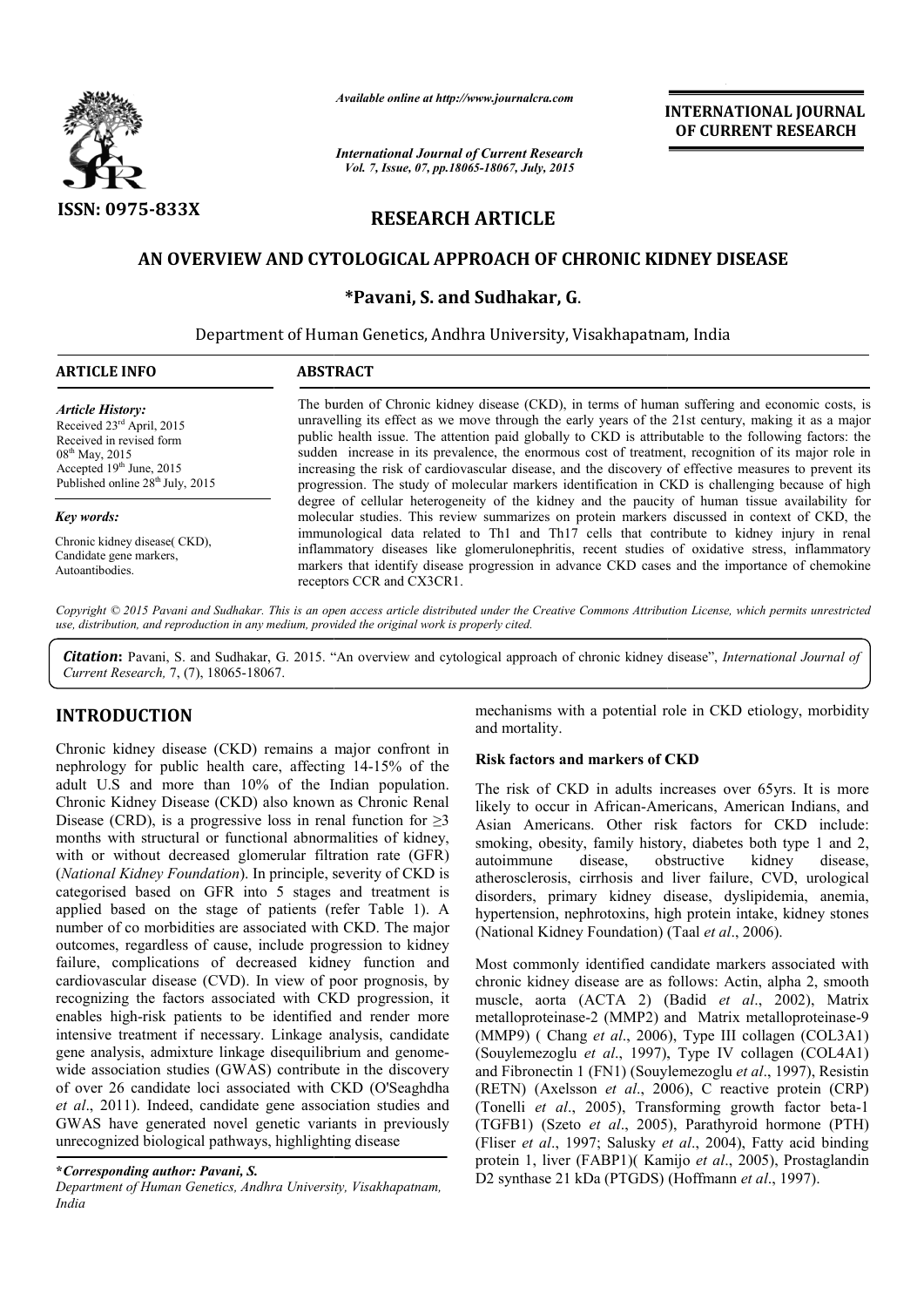## **Epidemiology of Chronic Kidney Disease (CKD)**

10–16% of the universal adult population in Asia, Europe, Australia, and the United States are affected (Perkovic *et al*., 2008; Wen *et al*., 2008; Chadban *et al*., 2003; Hallan *et al*., 2006; Verhave *et al*., 2005; Nitsch *et al*., 2006). As per 2010 Global Burden of Disease study there is a tragic rise in death rates, Of the entire global deaths in 1990, CKD was ranked 27th (based on age-standardised annual death rate of 15.7/100 000), but it rose to 18th in 2010 (based on age-standardised annual death rate 16.3/100 000) (Lozano *et al*., 2010).

act as powerful predictors of mortality. 30 and 50% of prevalent patients who are on haemodialysis (HD) have elevated serum levels of inflammatory markers such as Creactive protein and IL-6 (Jofr´e *et al*., 2006; Spittle *et al*., 2001). Recent studies showed oxidative stress and its constant inflammation are major mediators of CKD progression and the associated complications. Borkar *et al.* highlighted the importance of the chemokine receptors CCR and CX3CR1 genotyping in relation to progression to end-stage renal disease.

**Table 1. Classification of CKD**

| <b>Stage</b> | <b>Description</b>                                    | GFR mL/min/1.73 $m2$           | Action                                                                                              | <b>Classification by treatment</b>                   |
|--------------|-------------------------------------------------------|--------------------------------|-----------------------------------------------------------------------------------------------------|------------------------------------------------------|
|              | At Increased risk                                     | >60<br>(with CKD risk factors) | Screening, CKD risk reduction.                                                                      |                                                      |
|              | Kidney damage with normal or $\uparrow$<br><b>GFR</b> | >90                            | Diagnosis & treatment, Treatment of<br>comorbid conditions, halting<br>progression, risk reduction. | T if kidney transplant recipient                     |
|              | Kidney damage with mild JGFR                          | 60-89                          | Estimating progression                                                                              |                                                      |
|              | Moderate   GFR                                        | 30-59                          | Evaluating & Treating complication                                                                  |                                                      |
| 4            | Severe   GFR                                          | 15-29                          | Preparation for kidney replacement<br>therapy                                                       |                                                      |
|              | Kidney failure                                        | $\leq 15$                      | Replacement (if uremia present)                                                                     | D if dialysis (hemodialysis,<br>peritoneal dialysis) |

Clusters of cases of chronic kidney disease have been reported in some areas of Sri Lanka and India (Jha *et al*., 2009) The affected individuals are mainly young male farmers. In addition to the well-documented relationships linking poverty with hypertension, diabetes, and cardiovascular disease, low socioeconomic status is also related with CKD. The pervasiveness of CKD increases strikingly with age. From the recent studies it has been shown that CKD is associated with an increased risk for concurrent complications (eg, anemia, acidosis) and adverse outcomes including mortality and CVD among people greater than or equal to 80 years old.

#### **Immunology of CKD**

Kidneys are repeatedly targeted by local manifestation of systemic autoimmunity or pathogenic immune responses such as renal autoantigens. Human studies have recently unravelled several underlying mechanisms that might be used to explain the previously enigmatic immunopathology of many renal diseases. These mechanism include a crosstalk between renal dendritic cells and T cells by kidney-specific damageassociated molecular patterns, development of kidneytargeting autoantibodies, sterile inflammation, and molecular mimicry with microbial pathogens. It is estimated that more than 15% of the adult subjects have some degree of CKD, and that dialysis which is applied on about 0.1% of the population consumes about 2% of total health expenditure in most developed countries (De Vechhi *et al*., 1999). T cells act as "helpers" for B cells which produce autoantibodies against kidneys. Incorporation of either ovalbumin-specific Th1 or Th17 polarized cells will induce proliferative glomerulonephritis (Summers *et al*., 2009; Turner *et al*., 2010; Ooi *et al*., 2010).

Anti-GBM glomerulonephritis has been suggested to be Th1 mediated due to the predominance of the Th1-associated IgG antibody subclasses (IgG1 and/or IgG3) and the presence of delayed-type hypersensitivity (DTH) effectors deposited in the kidney (Ooi *et al*., 2010). Besides this, inflammatory markers

They confirmed that early genotyping of CCR5 G59029A and CX3CR1 T280M and V249I polymorphism help to identify the subjects with disease progression in advanced CKD cases among the residents of North Indians (Borkar *et al*., 2011).

## **DISCUSSION**

Chronic kidney disease is a worldwide public health issue with diverse features to be take into account in different parts of the world. The burden of chronic kidney disease is increasing worldwide, attributed to its mortality, incidence and prevalence of end-stage kidney disease. Integration of screening and management strategies for CKD into national programmes for non-communicable diseases can reduce the burden and cost of care of chronic kidney disease. The potential of candidate gene markers not only addresses early stage monitoring of CKD, but may also trigger a deeper understanding of the molecular processes causing the disease and followed by the potentially novel therapy approaches.

### **REFERENCES**

- Axelsson, J., Bergsten, A., Qureshi, A.R, Heimburger, O., Barany, P., Lonnqvist, F., *et al.* 2006. Elevated resistin levels in chronic kidney disease are associated with decreased glomerular filtration rate and inflammation, but not with insulin resistance. *Kidney Int*., 69: 596–604.
- Badid, C., Desmouliere, A., Babici, D., Hadj-Aissa, A., McGregor, B., Lefrancois, N., *et al.* 2002. Interstitial expression of alpha-SMA: an early marker of chronic renal allograft dysfunction. *Nephrol Dial Transplant*., 17: 1993–8.
- Borkar, M., Tripathi, G., Sharma, R. K., Sankhwar, S. N., and Agrawal, S. 2011. "Chemokine (CCR) and fractalkine (CX3CR) receptors and end stage renal disease." *Inflammation Research*., 60(4): 399–407.
- Chadban, S.J., Briganti, E.M., Kerr, P.G., Dunstan, D.W., Welborn, T.A., Zimmet, P.Z., *et al*. 2003. Prevalence of